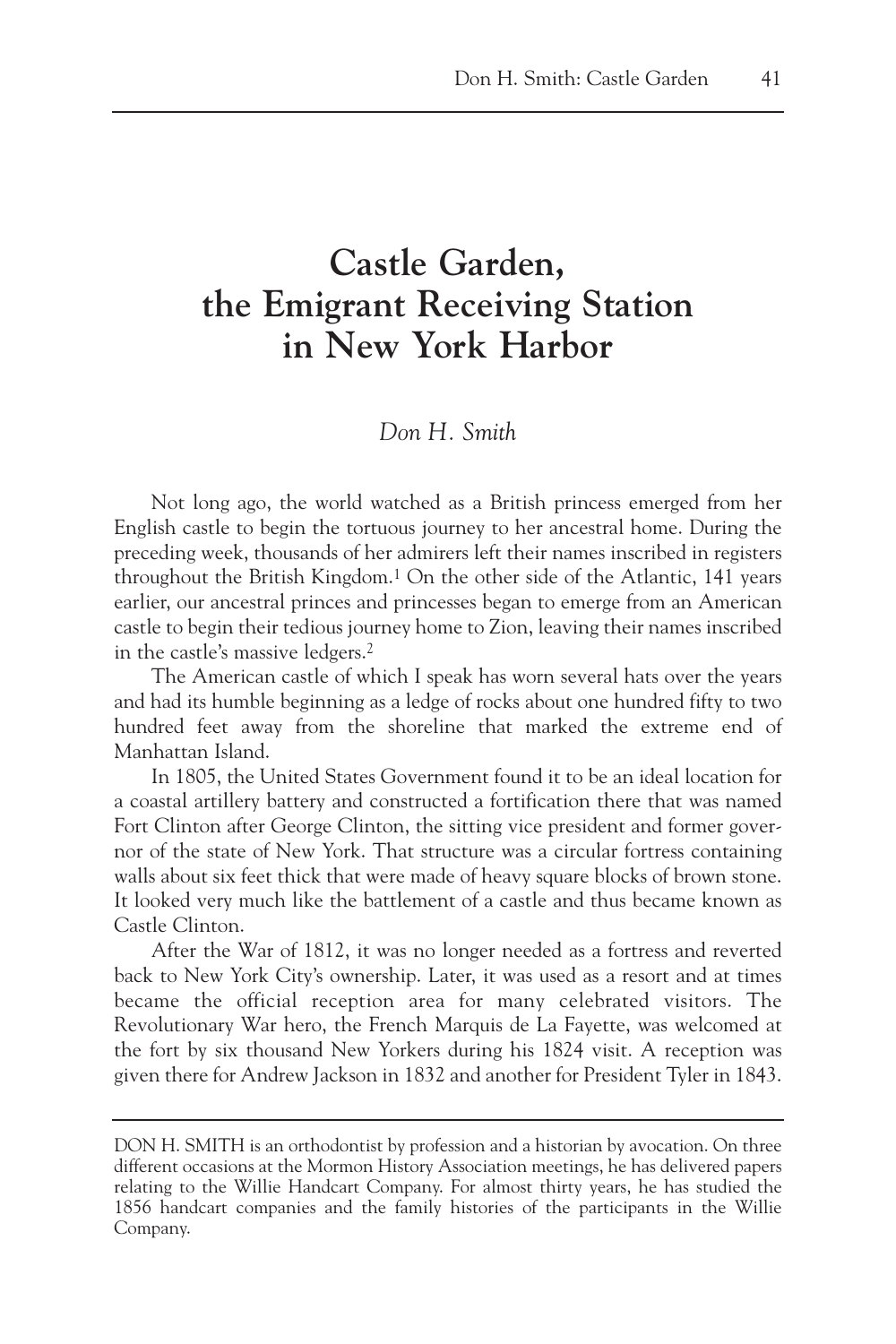A year earlier, in 1842, Samuel Morse demonstrated his telegraph in that facility.

As the Saints were executing their 1847 westward trek, the fortification was put under roof and made into an amusement hall called Castle Garden. During the process, new flooring was laid, galleries were built, and a stage was erected. Annual fairs were held there along with circuses, menageries, concerts, theatricals, and operas. Most long remembered was the 1850 premiere appearance of the "Swedish Nightingale," Jenny Lind, under the management of the famous circus promoter, P. T. Barnum. At that concert, the first ticket brought \$225, and a thousand seats were sold for more than \$10,000.

Sometime after 1848, the water space between Castle Garden and the shore was filled in and incorporated into a twenty-four-acre green area called Battery Park. Previously, the Garden had been connected to the mainland with a drawbridge.

Between 1855 and 1890, the structure served as an emigrant receiving depot. It was later replaced by Ellis Island, which burned shortly after it opened and with it all of the emigrant records of the Port of New York for the period of 1855-97. The latter facility was quickly rebuilt into its present form. Castle Garden was likewise destroyed by fire on 9 July 1876, leaving only the walls of the old fort standing. By 27 November of that year, the structure was rebuilt and ready to accept new arrivals. Six years after it received its last emigrants, it became an aquarium; and, at present, the site is part of the national park system.3

With the increasing tide of emigration during the 1840s, brought on by the Irish potato famine and worsening economic conditions in Europe, a need arose for the protection of emigrants from hostility and robbery. The main culprits of plunder were the emigrant runners who boarded the vessels before they docked and paid the shippers for the privilege of doing so.

The fleecing of the emigrants began before they landed. Villainous runners exacted \$5 to \$15 a load for hauling the emigrants' luggage to a place of lodging. The foreigners were led to filthy taverns where thieves were free to carry out their atrocities. Liquor was lavished upon them, and they were encouraged to stay drunk while false charges were preferred against them. Ticket prices for their transportation to the West were often extracted from them and were, at times, 100 percent higher than standard fares. Bills for all types of fabricated services, which sometimes exceeded the daily charges of the luxurious Astor House, were exacted and collected by these taverns. The runners, in league with the landlords, plundered the emigrants again as they departed. They were pillaged and abused, unrelentingly, from their arrival until their departure. The women in particular were exposed to shameful wrongs.4

Organizations were founded to counter these abuses. Because the largest number of emigrants were German and Irish, the task fell mainly upon the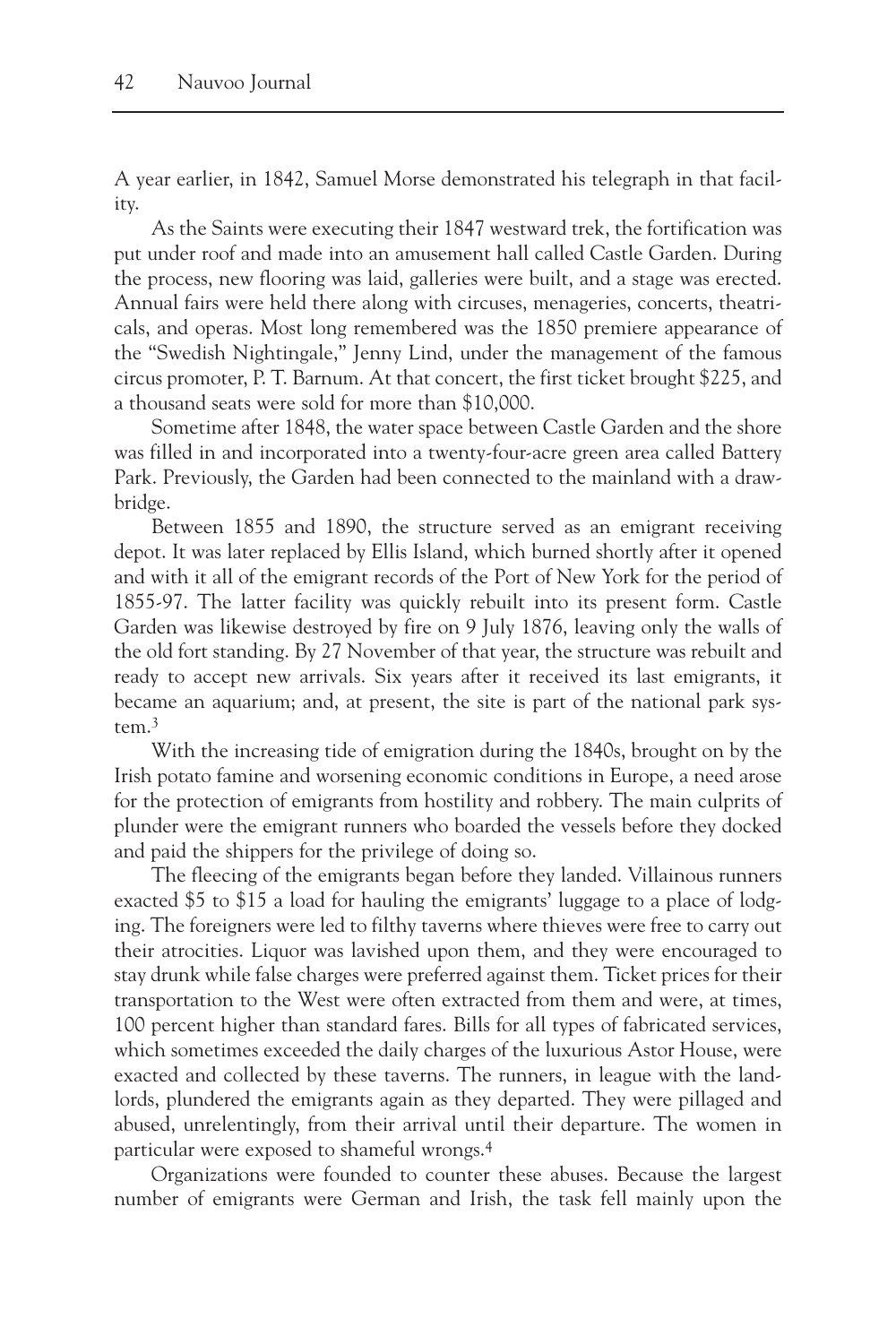shoulders of these two ethnic groups. A German Society of New York was founded in 1784 that endeavored to help emigrants, and the Irish Emigrant Society of New York was organized in 1841 for the same express purpose. Another society for emigrant relief was headed by a New York mayor and had, as its secretary, the noted Horace Greeley. All these groups tried their best to aid the emigrants but were only partially successful. They came to realize that a concerted effort was needed to protect these newcomers from the abuses they encountered upon entering the city. Through their efforts, these groups succeeded in promoting the passage of an act, dated 7 May 1847, that established the Commissioners of Emigration. This group consisted of six commissioners appointed by the gover-



*State Emigrant Landing Depot, Castle Garden, New York "Annual Report of the Commissioners of Emigration 1868"*

nor of the state and four ex officio members: the mayors of New York and Brooklyn and the presidents of the German and the Irish Emigrant Societies.

During the Emigration Commission's first year of existence, that body established the Emigrant Hospital and Refuge at Ward's Island but failed to secure a single landing place for the emigrants. The city of New York was adamantly opposed to the idea. It was not until 15 April 1855 that favorable legislation, which enabled them to create such a site, worked its way through the New York State government. After court challenges and other obstacles, they finally opened the doors of their desired facility on 1 August 1855. The converted amusement center retained its name, Castle Garden.5

A dock, which received the tug-propelled barges and steamers loaded with the emigrants who had been taken off the oceangoing vessels, was constructed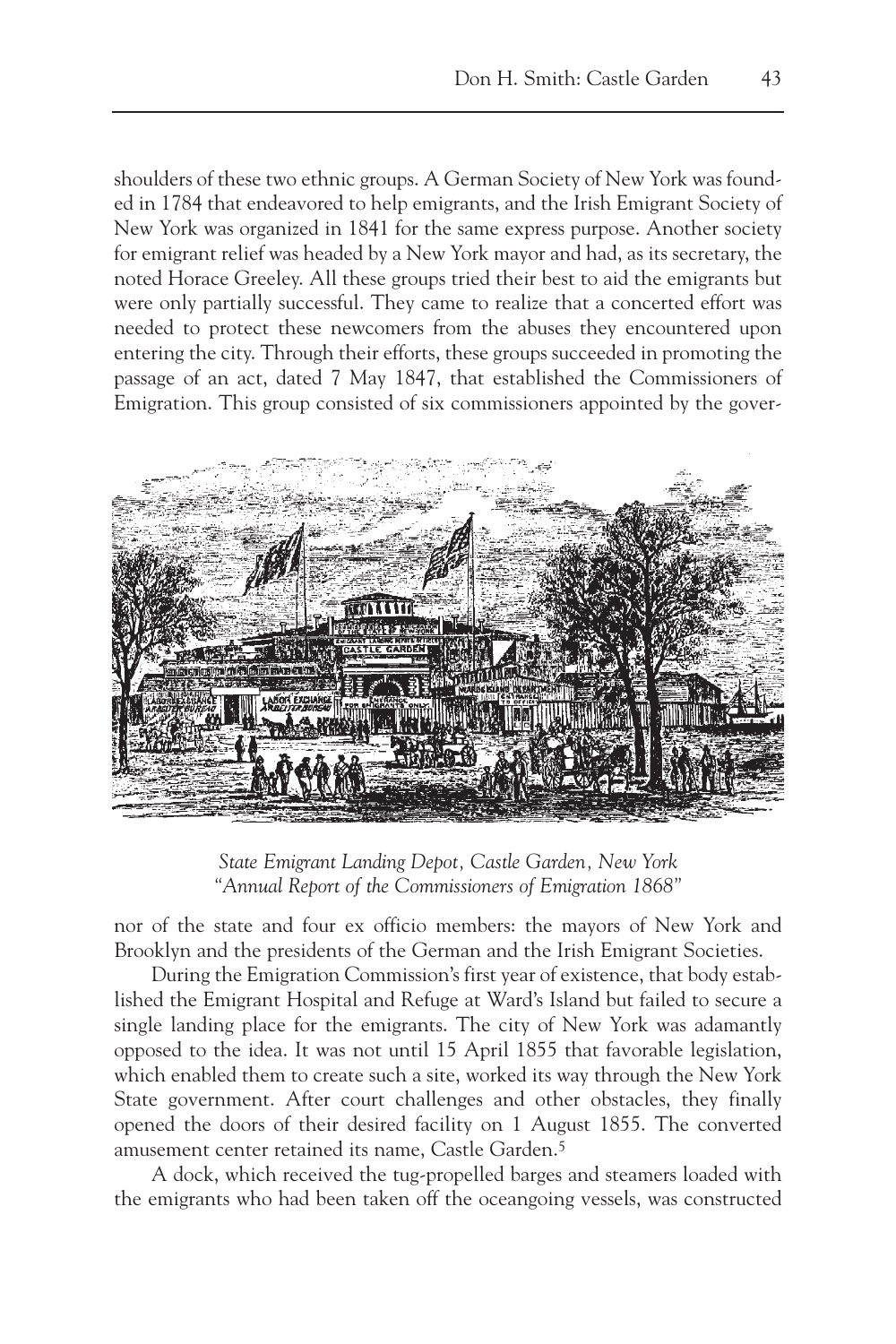on Castle Garden's western side. A narrow passageway was made of moveable fences—through which all emigrants were forced to proceed while being subjected to medical inspection. This process was a very rigid one. During good weather, the procedure took place outdoors. Its purpose was to detect and immediately provide for cases needing hospital treatment and to discover those who, from extreme age, chronic disease, orphanage, pregnancy, lunacy or idiocy, were likely to become public burdens. The shippers were forced to assume the risk of fines for transporting such people if the shippers did not cull them out before leaving European ports. They could, however, take them aboard if an extra fee was paid or if the party who was responsible for that person guaranteed payment of any penalties if such were imposed. This provision was made under a princi-



*Interior View of the State Emigrant Landing Depot, Castle Garden, New York "Annual Report of the Commissioners of Emigration 1868"*

ple called "commutation." Mormon contracts with shipping companies were known to make such guaranties for questionable passengers.<sup>6</sup>

When the inspection was completed, the emigrants were herded into Castle Garden proper and marched up to a square enclosure in the center. Barriers were installed on each side to ensure that all were registered. These fences extended out from and along the sides of the central enclosure forming two separate alleyways, one to the right and the other to the left. Those who spoke German or French were requested to enter the alley to the right and those who spoke English to enter the alley on the left.

Inside the square were clerks standing at desks facing toward the alleys and ready with their ledgers open to register all newcomers. The pages of the large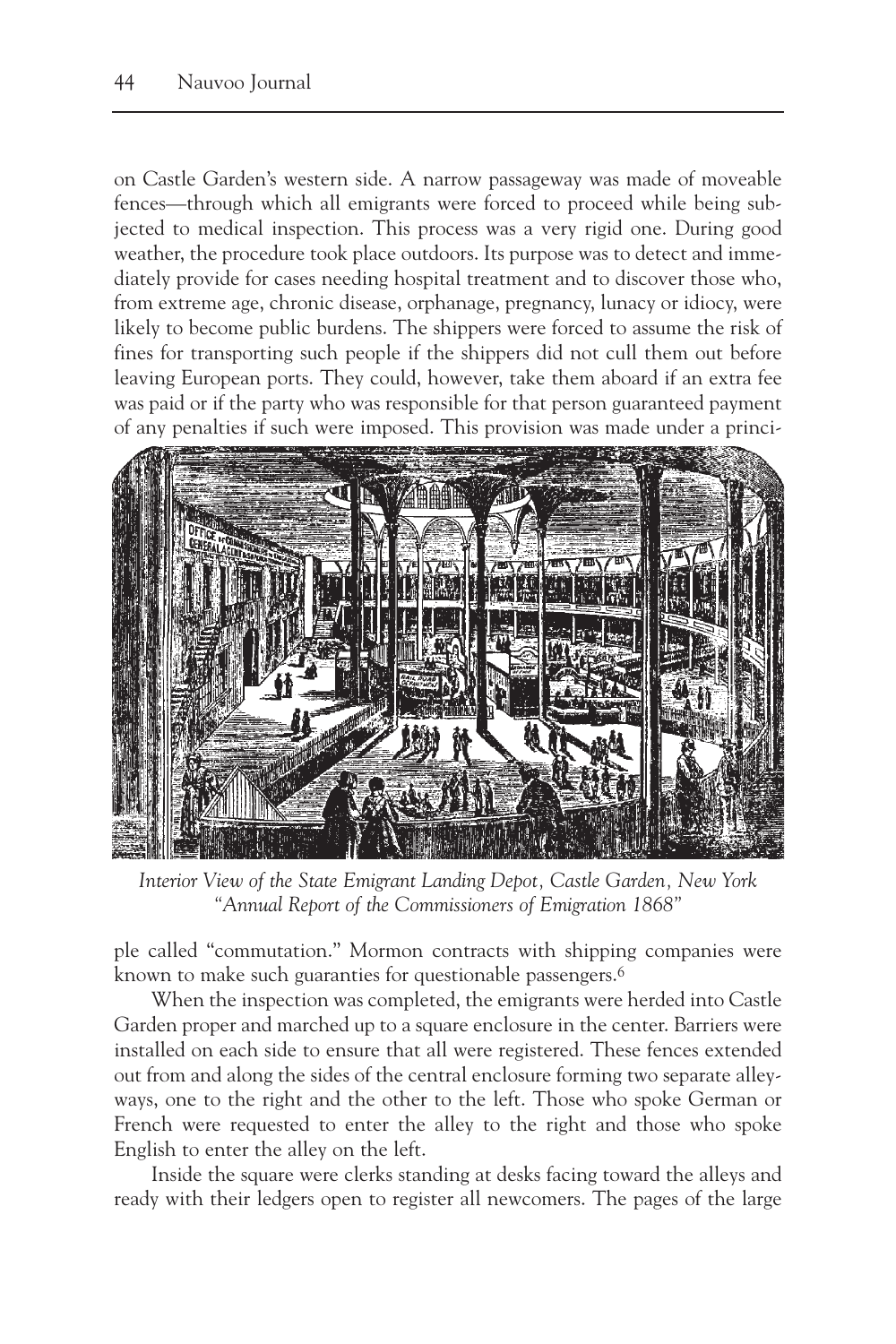books were divided into columns. When completed, a page showed the names of the heads of families or single persons, the vessel on which they came, the captain's name, the number in the family, their destination, the amount of money they had in hand, and the names of relatives who already resided in the United States. Each emigrant moved along the alley, stopped before the registering clerks, and then proceeded on. The process was completed as rapidly as possible but was often more difficult than one might expect. In the first place, the officers in charge were required to speak and understand numerous languages. They managed the languages well enough but found it difficult to deal with the extreme thirst for information and a constant misapprehension shown by some of the emigrants. These problems were numerous and required a great deal of patience. Some answers given in response to the clerk's inquiries were comical. For instance,

a young fellow was asked if he were alone. "No, Sir," he said, boldly; and when asked who was with him, he answered, "Sure my box!" Another wanted to register two game cocks he had brought with him from Tipperary, "Sure I paid their passage," he said. Still another—an old woman—on being asked her name, said that it was on her box, "and if we wanted to know, sure we could go and see"; and upon being asked by a bystander how, then, her box could be found, her answer was, "Ah, be jabers, an' isn't me name painted on it?" With much difficulty her name was finally ascertained.7

When the registration process was completed, single individuals and heads of families were asked their destinations. Like registration, this procedure also had its bottlenecks. When one Swede was asked where he wished to go, he replied, "Farmington." This response was hardly an adequate answer because there were, at that time, some twenty-one cities and villages with that same name in the United States. When asked by a Danish clerk in which state that particular Farmington lay, he had no answer. He had no further address than Farmington, U.S.A. Because most Swedes were far-west travelers, Illinois and Iowa were consequently suggested; but he was still at a loss.

Finally, he remembered something about "Da" or "Dada" or "Dakota"; and it was found to be "Farmington, Dakota County, Minnesota," a fact that proved correct by letters he afterward produced from his trunk.8

Once a destination was determined, the emigrants were directed to counters upon which were laid maps of all the railroad and steamboat routes in the United States. Information was intended to be given impartially by the competing companies. If an employee was found exerting any undue influence over the emigrant's choice, then the employee was discharged immediately.9

While the registration and the selection of routes were taking place, the emigrant's luggage was transferred from the passenger barge or steamer, along the dock's forward gangway, and into the office of the weigh master. When a route had been selected, the party received a printed slip telling the weigh master how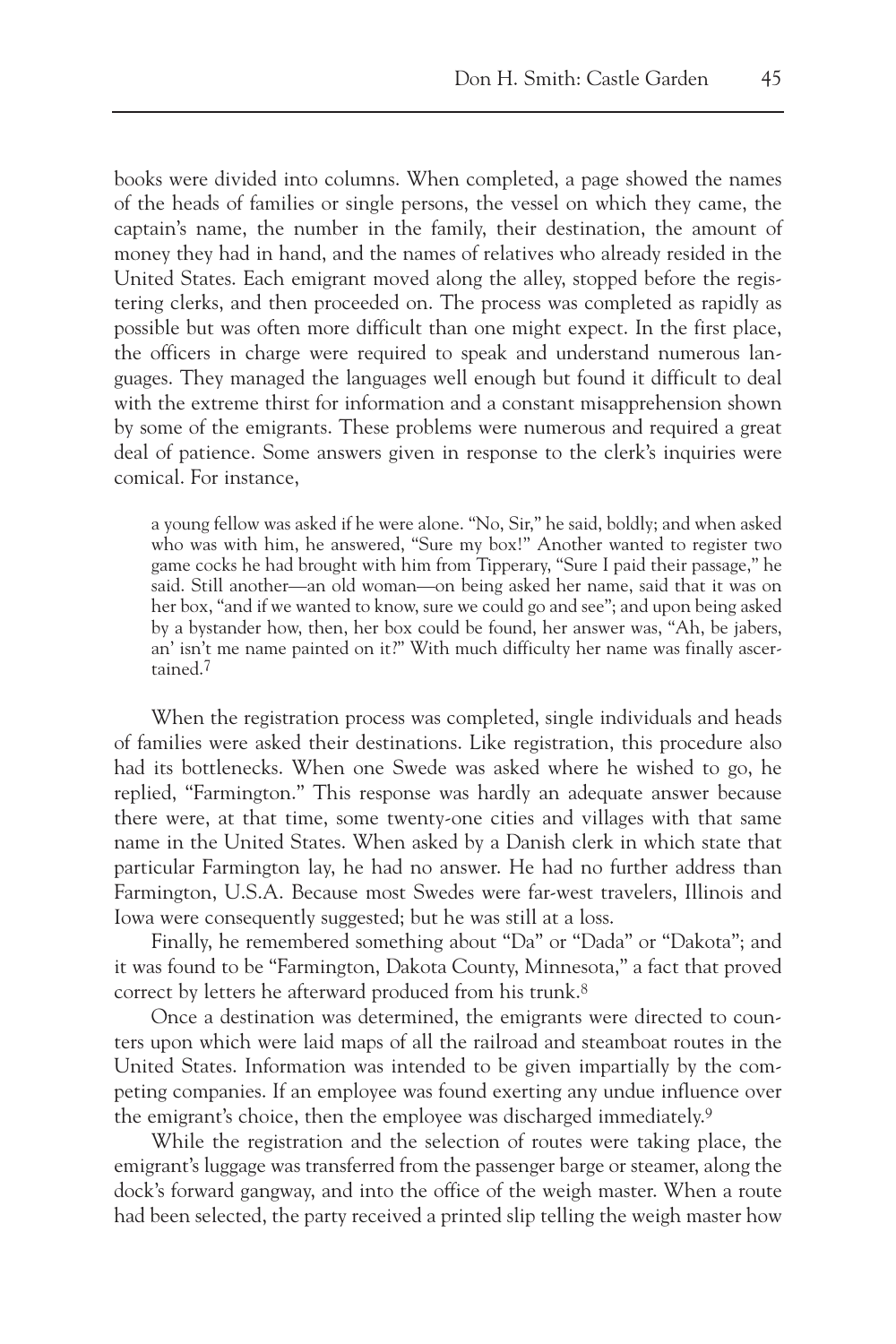many railroad tickets the emigrant and his dependents required to reach their destination, the price charged for them, the number of packages they possessed, and the charge per hundred for their weight over fifty pounds. This document was signed with the contracting agent's name and served as a written travel agreement. The slip was then taken to the office of the weigh master. The emigrant's packages were then found and weighed. From several large, thin, bound volumes, one, marked with the name of the emigrant's destination, was selected and opened; and on the inner margin, a full description of the packages, their weight, freight, etc. were entered. Next to this margin were printed, in large type, seven coupons on yellow paper, with the route of transportation left blank. If the party had four packages, then four of these coupons were cut off, filled in, and pasted on them; and a ticket corresponding to the inner marginal description was cut off and handed to him. This was his baggage receipt. Then, the printed slip he had brought into the weighing office was filled in, and he was sent back with it to the cashier in the central office. There, he paid for his transportation and freight. The luggage that was to remain in the Castle overnight was taken out of the weigh master's office into a large store room where the luggage was registered and labeled with blue tickets. A corresponding blue receipt was issued as a baggage claim.10

In the meantime, fires were kindled in two washrooms, each fifty feet by twenty in size. On one side of each room was a bath large enough to accommodate a dozen emigrants. The purifying solution in them was two feet deep. On two other sides were large, wide troughs with water flowing rapidly in at one end and out at the other and at which fifty sour emigrants could be scrubbed and sweetened at a time. An abundance of towels was conveniently hung about, and soap was not only handy but also required to be used. Every emigrant landing at Castle Garden was washed clean before he or she was permitted to leave. This bath must have been a welcome sight to the passengers who had endured six weeks aboard ship on three quarts of water a day and two when rations were cut. Their cramped quarters were full of vermin (flees, lice, and bedbugs), and this washing gave the emigrants a chance to reduce the number of the vermin. The emigrants probably did not rid themselves completely of these pests because clothing and bedding do not appear to have been included in the cleansing process.11

When emigrants arrived at Castle Garden before one o'clock in the afternoon, the commissioners generally had them out and on their way by evening. If the emigrants were required to stay a day or two, ample room was available to shelter them. As many as three thousand people slept there at a time. They made their beds on the benches or behind them. Bread, cheese, coffee, and milk were available for purchase at reasonable prices. When it was found that a passenger ship was about to arrive, the baker was notified; and a batch of dough was immediately placed in the ovens. A large kitchen was provided where hot water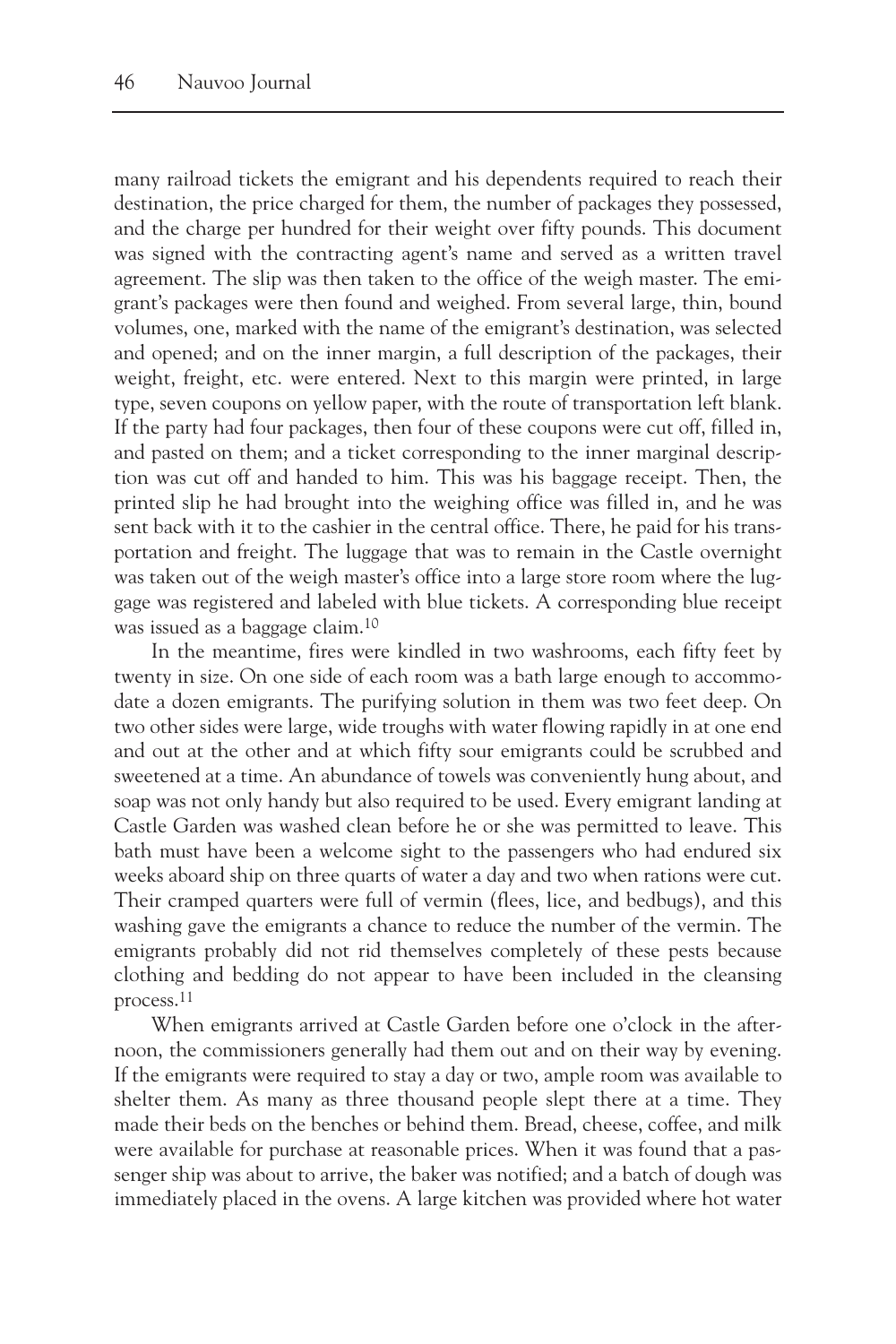could be obtained and where the emigrants were allowed to cook anything they wanted. After the required tasks were completed, the ramparts of the Castle, its galleries, and the major portion of the inner circle were free for the emigrants' use. The outer gallery or walkway that surrounded the great hall of the Garden and overhung the bay was a favorite place. There, the emigrants could stroll, look out upon the city, and observe the ships as they moved in and out the harbor. To add to the emigrants' comfort, Castle Garden was heated in cold weather.12

Runners and boarding-house keepers were rigidly excluded from associating with the newcomers. The commissioners of emigration and Castle Garden employees greatly reduced the atrocities formerly perpetrated by these predators. The commissioners saved the foreigners, ignorant of the country's geography, routes of travel, and modes of business, from a legion of thieves and from the serious consequences of delay and mistake. "A runner acknowledging the value of the reform, admitted that under the old system, 'the emigrants were deprived wrongfully of more money, after getting inside the Narrows, than would furnish every family of them with a good Western farm.'" Those who passed through



*Registering Names* Harper's New Monthly Magazine. 53, no. 250 (1871)

the Garden were not permitted to drink anything intoxicating while within the walls of the institution. Immoral or disorderly conduct was vigorously sup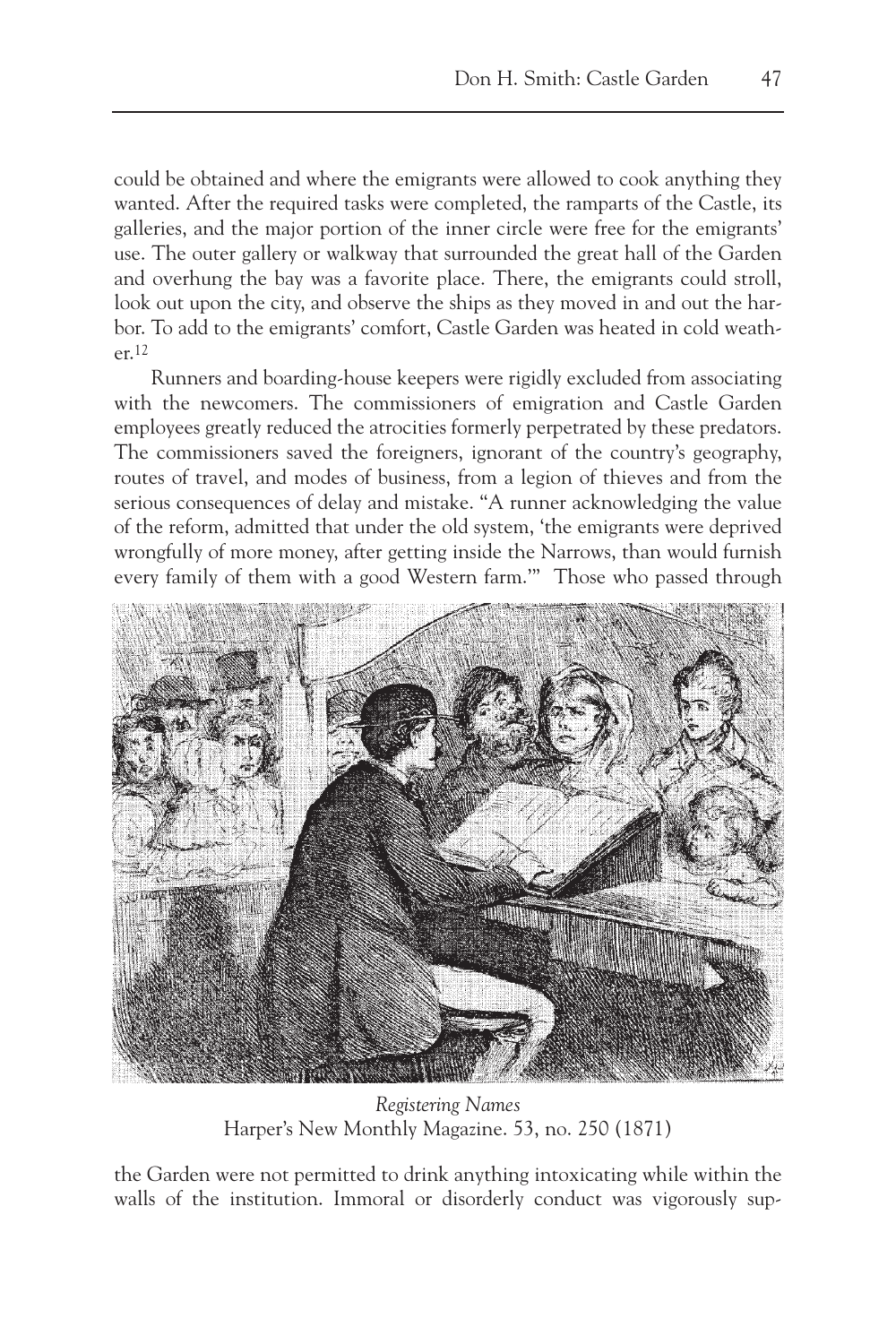pressed, and parental discipline was administered.13

Shortly after the Garden was opened, a New York reporter visited the depot and left these observations:

The large hall of the Garden is a capital place for young Europe to enjoy itself in, during the brief hours of his tarry in our City, on his route westward. A tall fountain feeds a noble basin of water near the spot where the old stage was, and cools the air even at the noon of the heated term. The children were rollicking about it—sailing their paper boats, and full of unrestrained glee. The women sat in groups, talking in some of those crooked old-country languages that make us wonder how any talking can be done there until the people come of age—some knitting, some cutting and eating slices of German rye bread and cheese, some patching and fixing up the wardrobes of their family. They would not have cut a very fine figure in the ball room of the Yacht Club last night, but in view of their healthy forms and faces, we would like to see them matched in the dairy, the kitchen, or the field with as many of our pale New York beauties. . . . It was a strapping dame, we saw, who having eaten no more than the mere nubbin of a long loaf, proceeded to pocket the big balance. She lifted up her frock, and into a sack sowed fast to her petticoat—that more than half a bushel might be stowed in—dropped it as one might drop a thimble. As the pocket is only entered from within we—who never bet—will wager our inkstand that no pickpocket ever lightens her load.

The whole of the Castle is theirs to ramble in, and none hinder any, wherever they choose to stop in it. The best seats are free, and numbers that JENNY LIND'S Concerts sold at fabulous prices, were open to the poorest.14

No fees were normally levied for services given at the Garden or for the use of its generous accommodations. The passengers and their luggage were transported by water to their several points of departure from New York without charge. While awaiting to embark, they were given free lodging at the facility. At times, using their baggage as security, the poorer emigrants obtained a sufficient advance to enable them to reach their journey's end. A small commission that was designed to cover the expenses of the depot was charged to the railroad and steamboat lines over which the commissioners forwarded the emigrants. However, these fees fell considerably short of meeting the expenditures. (The railroad tickets utilized for transportation of the Latter-day Saints were purchased by their emigration agents outside the Garden, which did not contribute to the maintenance of that facility. This was, undoubtedly, the reason the Latterday Saints were assessed twenty-five cents per head by the operators of the depot.)15

Most Mormon emigrants were more fortunate than their counterparts because the Mormons avoided much of the stress suffered by their countrymen who passed through the Garden. The majority of the Latter-day Saints were escorted by leaders who were Americans by birth or had previously emigrated to the United States. The latest happenings, with regard to emigration matters, were printed in the *Millennial Star* and other publications that were available to them. They were also schooled ahead of time on the latest news that had arrived from America and were given detailed letters of instruction. Some of these instructions were contingencies to be carried out only in the event the emigrants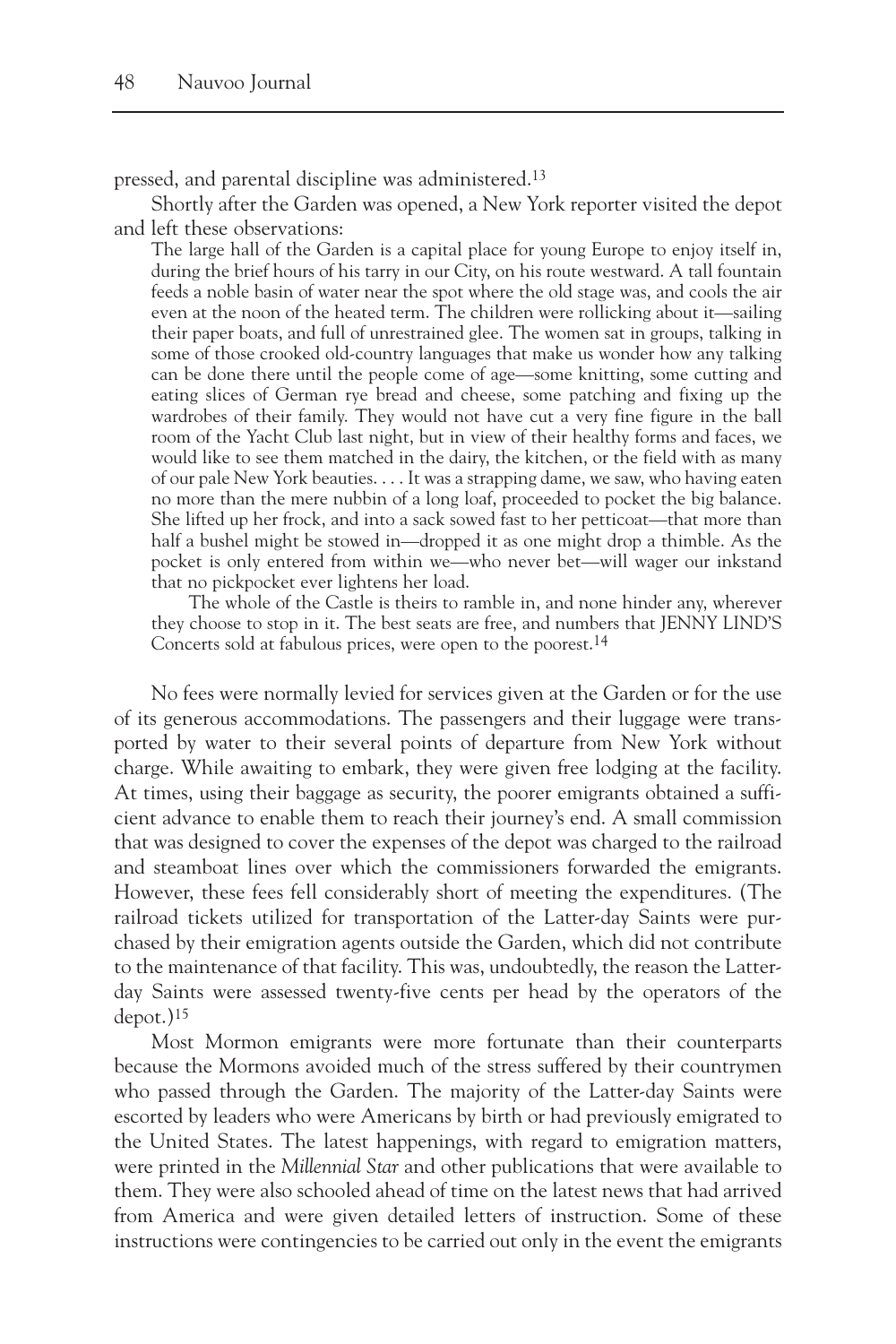were not met by emigration agents on their arrival at the depot. Normally, a Mormon agent received the emigrants and walked them through the registration process. There was no need for them to select a destination, nor was it necessary for them to choose a route of travel because these matters had already been taken care of by their agents.16

There were, generally, three classes of Mormon passengers who were shipped from Europe—namely, through passengers, P.E.F. passengers, and ordinary passengers. The through passengers were those who had sufficient money to pay their entire fare through to Utah. The P.E.F. passengers were those who borrowed money from the Perpetual Emigrating Fund to help pay their way. Included among this group were those who received monetary assistance from friends and relatives in Utah or elsewhere. The ordinary passengers were usually members of the Church who had not been in the organization long enough to qualify for P.E. Fund aid. They had sufficient funds to pay their passage to the United States but no farther. Members in this category were encouraged to emigrate because it was thought to be much easier to earn sufficient funds to pay for their later passage to Utah in this country than in Europe.17

The first two categories were handled differently at the Garden than the latter. They stayed in that facility until they began their journey for the outfitting place. A little background is needed to explain the fate of the ordinary passengers. Because of the large number of emigrants who landed in New York, employment could not always be found in that city for all the Mormons who arrived there. The huge pool of available workers also tended to keep wages low. To overcome these obstacles, the Latter-day Saints were sent elsewhere where better opportunities were available. The missionaries, as part of their responsibilities, were instructed to look for employment openings; and earlier Mormon emigrants who had already found work were also encouraged to help in the process. Instructions relating to this request were printed in the *Mormon* as follows:

As there will shortly be many of our brethren here from Europe who will be in want of employment, in various trades and occupations, you are requested to send to this office, directions whereby we may know where to send those that are in need of employment, on their arrival in this country. Those Saints who have not already reported, are requested to report themselves through their presiding officers or individually to this office, by letter or otherwise, as soon as circumstances will admit.<sup>18</sup>

The office referred to above was that of Elder John Taylor, who was stationed in New York during the first two years of the emigrant depot's operation.

In answer to the above request, a sample response is as follows:

CARBONDALE, (Pennsylvania) March 19, 1855.

Dear Bro. Taylor . . . . I believe a number of our immigrating brethren would succeed in getting employment in this place and neighborhood, as there are several new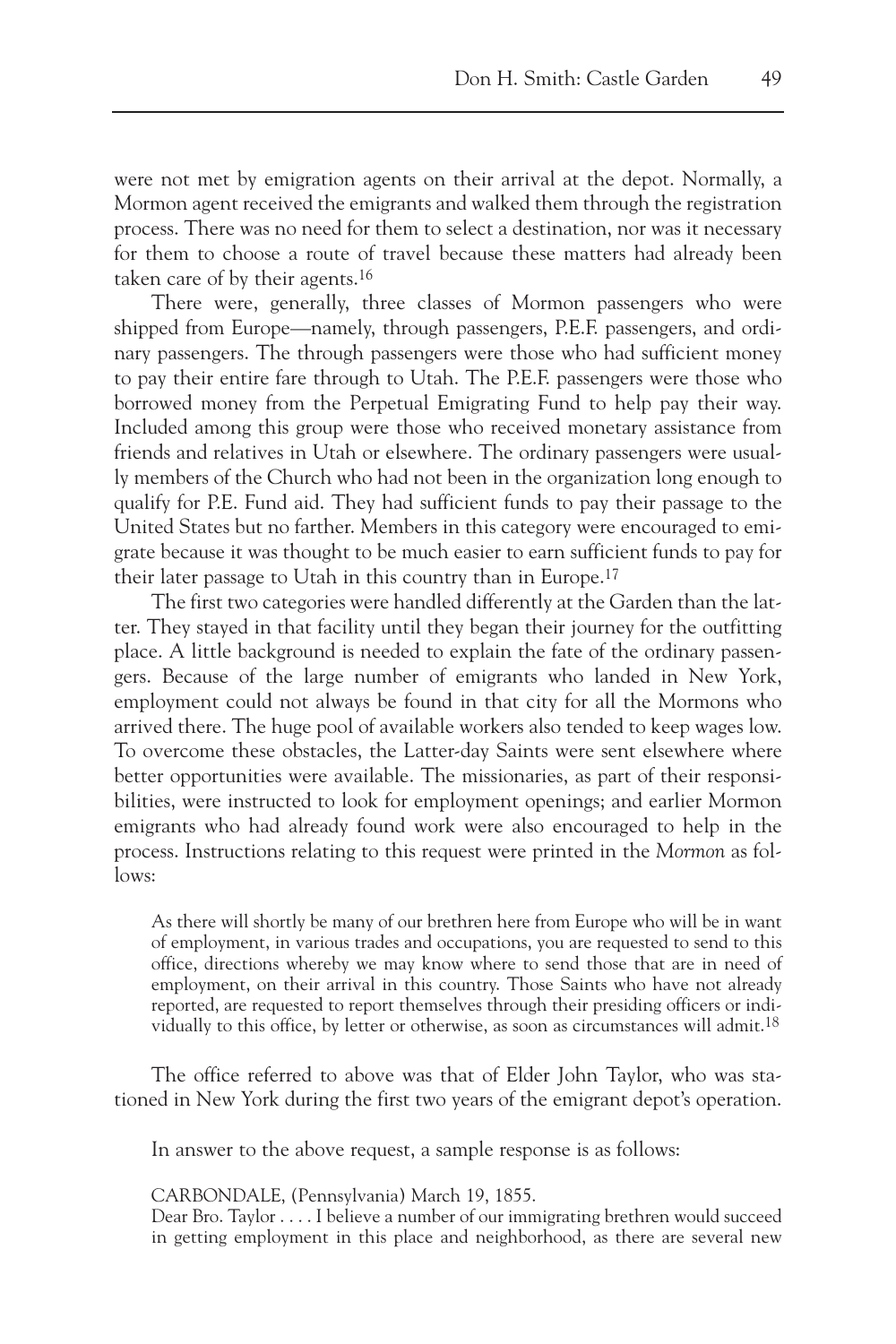shafts in course of being formed. Miners would be the best to come here, as mining anthracite coal is the principal business carried on here. . . . A miner can earn on an average from ten to twelve shillings per day, this country money; payment sure; work from six to eight hours per day. . . . Scranton and Pittston, a few miles below here, are becoming places of importance. There are extensive iron works in the former, and coal in the latter place. The brethren may be sure of finding employment in either of these places. Esdras Howell.19

After registering and receiving their baths, the ordinary passengers were free to collect their luggage and depart. They had no need to deal with any of the other departments in the Garden except possibly the exchange office. The Church's New York headquarters received lists of all the passengers and their occupations. The lists were shipped by the mission office in Liverpool. These rolls were sent by steamer and arrived before the slower sailing vessels that carried the Saints.

With these lists in hand, the office staff had the opportunity to review them and to see what trades were found among the ordinary passengers before they appeared on the scene. These trades could then be matched with work opportunities that had come in from the field. In this way, the ordinary passengers could have been, provisionally, assigned to destinations before their arrival. Perhaps they were interviewed by members of Elder Taylor's office staff to gain additional information about their job history and training.

Armed with all their findings, the office personnel then matched the ordinary passengers with the job opportunities at hand and sent them to the places where these openings were located. Those destined to leave the city were generally sent in clusters. It is not clear what accommodations were provided for the ordinary passengers before being sent forward. Some stayed at the Garden and accompanied the main emigration part way on their journey. Others went to the branch chapel where they were put up, and some may have stayed with members of the Church or were housed in public accommodations hired for that purpose. Members of the office staff also arranged for the transportation of this group of passengers. Somehow, an emigrant runner came in contact with a number of Welch emigrants and offered them tickets at a lower price than the Church agent. Off they went with him, and no one knows what became of them.20

As a sampling of the destination of ordinary passengers, I will cite the fate of a few of the families who came aboard the *Thornton*. Some stayed in New York, one of whom went back to England. All the Danish component went to St. Louis along with some of the English. A few went to Philadelphia, among whom were President McKay's father and other members of his grandfather's family; a number of families went to the mining regions of Pennsylvania and Illinois; and some went to Cincinnati, one to Columbus, Ohio, and one to Piermount, New York.21

Unfortunately, the ordinary passenger idea did not work as well as planned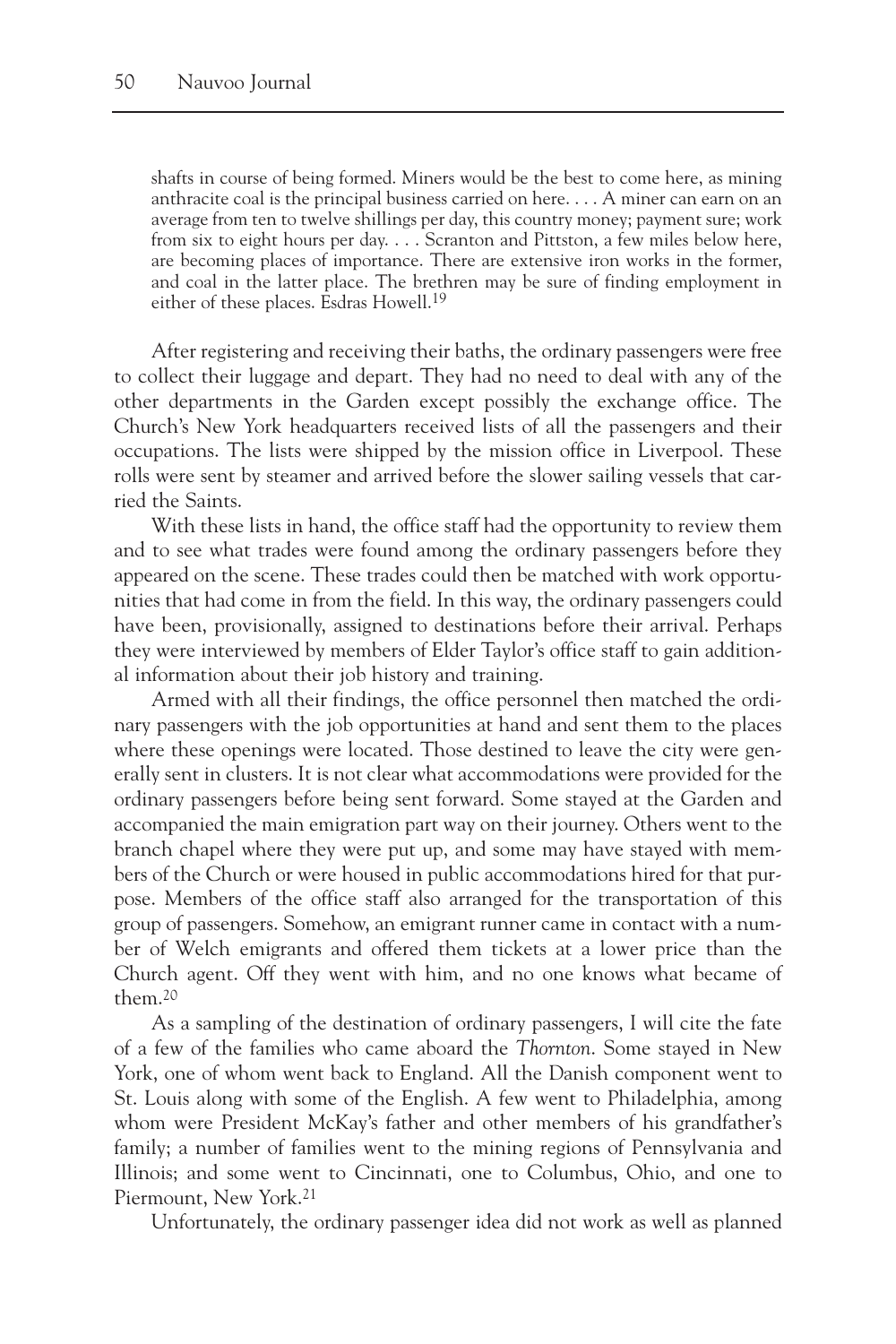because many of the families who came this way never went on to Utah. Others did not fare as well financially as hoped; and, as a result, members of five of the families aboard the *Thornton* were forced to come by handcart. One family came with the Christiansen Company in 1857, one individual with the Rowley Company in 1859, and three families with the Robinson Company in 1860.22

Although Mormon emigrant ships landed at various ports between 1855 and 1857, Castle Garden, with its incomparable facilities, became the chosen point of entry for all the Saints who arrived between 1858 and 1868. This period covered the Civil War years during which the emigrants were subjected to additional enticements. A bounty of \$600 was offered to all who would enlist in the Union Army. I have not yet discovered whether any Mormon emigrants succumbed to that inducement.23

Between August 3, 1855 . . . and April 18, 1890, Castle Garden functioned as a receiving center for the immigrants, guaranteeing them a decent and honest reception upon their arrival on these shores. In spite of political jobbery, patronage, and even corruption in the management of New York State's Immigration Department, Castle Garden was not only a monumental work but also a great human expression, which can be placed among the shining achievements of American history during the 19th century because it performed outstanding service for the immigrants at a time when the Federal government was showing but little concern for them.<sup>24</sup>

From its opening until the end of 1889, 8,280,917 emigrants passed through the portals of Castle Gate.25

In conclusion, it would be fitting to relate a story found in my Scandinavian repertoire. When listening to a Norwegian who was quizzing a Swede about his strange name, "Same Ting," and about his experiences at Castle Garden, the listener recorded the following conversation:

How come you a Svede got a Chinese name? "Vel it was like dis: ven ve got off the boat at Castle Garden der vas a man der sitten by a table vit a big book on it. In dat book he rot vat our names vas, ver ve come from, vat ve did for a liven, ver ve vas goen, how much money ve had and tings like dat. Ven da first guy stepped up he asked, 'vat's you name,' he said 'Ola Olson.' Da man rot down vat vas needed for dat guy and den da second guy stepped up. 'Vat's your name,' he said 'Ola Olson.' Da man rot down vat dat guy said and da terd guy stepped up. Ven asked vat his name vas he said 'Ola Olson.' By dat time da man vas getten a little bit irritated so ven I stepped up and he asked 'vat's your name,' I said 'Same Ting.'"

Is it any wonder we have difficulty tracing our ancestors back to the old country?

## **Notes**

1. Radio and television reports.

2. "Foreign Correspondence," *Millennial Star* 18, no. 5 (1856): 76-78.

3. Ibid.; *New York Journal of Commerce* (19 June 1856): 3; *New York Times,* 4 August 1855, 1; "The Castle Garden Emigrant Depot," *Mormon* (22 December 1855): 1; George